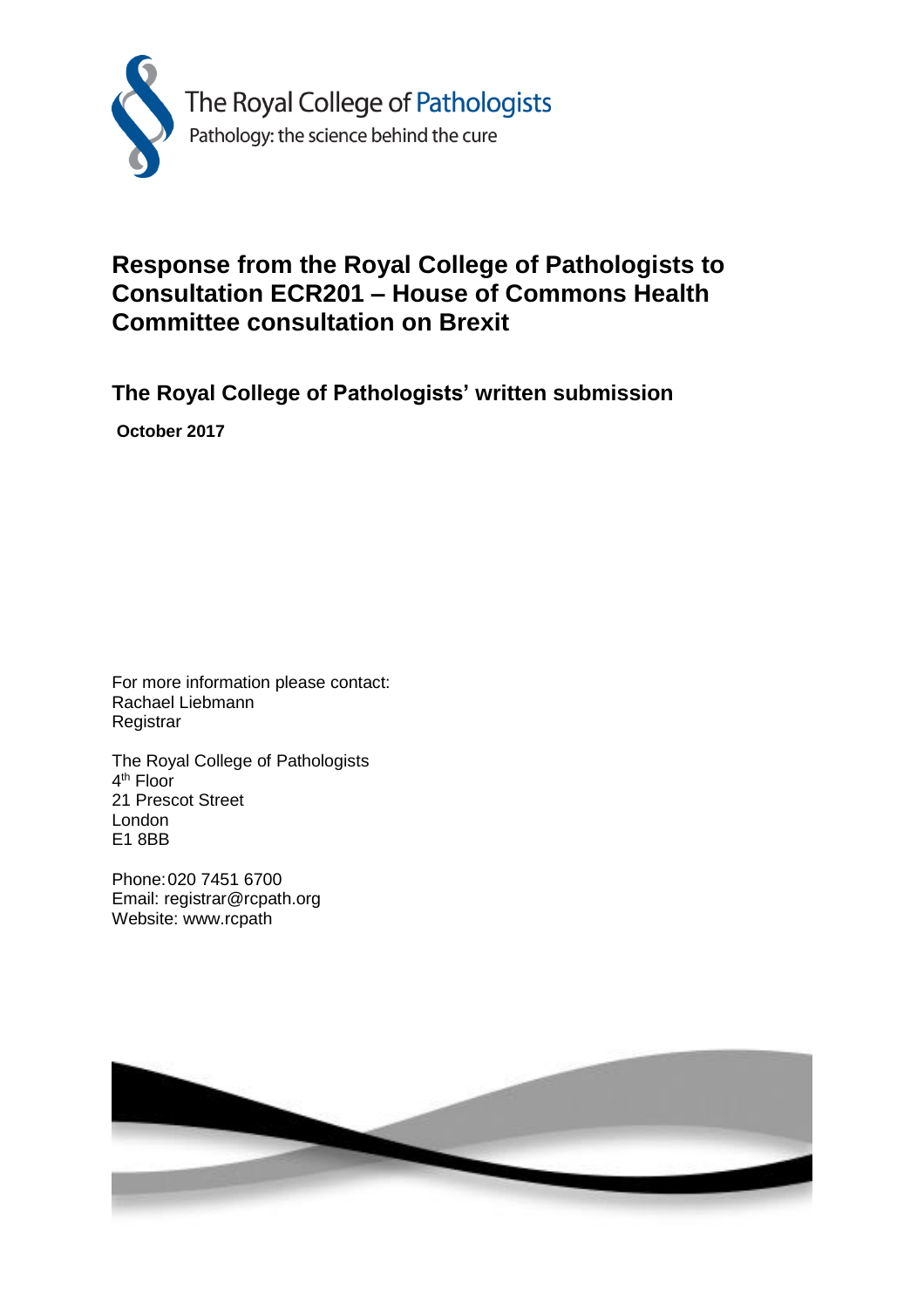## **1 About the Royal College of Pathologists**

**1.1** The Royal College of Pathologists (RCPath) is a professional membership organisation with charitable status. It is committed to setting and maintaining professional standards and to promoting excellence in the teaching and practice of pathology. Pathology is the science at the heart of modern medicine and is involved in 70 per cent of all diagnoses made within the National Health Service. The College aims to advance the science and practice of pathology, to provide public education, to promote research in pathology and to disseminate the results. We have over 10,000 members across 20 specialties working in hospital laboratories, universities and industry worldwide to diagnose, treat and prevent illness.

**1.2** The Royal College of Pathologists response reflects comments made by Fellows and members of the College during the consultation which ran from 4th October 2017 until the 13rd October 2017 and collated by the Registrar, Dr Rachael Liebmann.

## **2 CONTENTS**

**2.1** This response from the RCPath is the collation of responses from Fellows to the request for input to the Consultation from House of Commons Health Committee on the regulatory arrangements needed to guarantee safe and effective supply of medicines, medical devices and products post-Brexit.

#### **3 RESPONSE**

**3.1 'What are the key considerations that arise for companies, healthcare services and regulatory bodies in the UK as a result of the UK's withdrawal from the EU? Focussing on patients and the public, what needs to be done to ensure that any adverse impact is minimised or eliminated, and that opportunities to enhance services are maximised?'** 

**3.1.1** The main concerns from College Fellows and members were: staffing, financing, collaborative work and research and regulation. It is difficult to provide recommendations to those negotiating and legislating for Brexit as much depends on how the proposed exit of the United Kingdom from the EU proceeds. However, it is important to point out that all but one of the respondents were very concerned about the Brexit referendum outcome, did not support the decision to leave and were in favour of a long transition phase. There were no benefits to patients or services from Brexit mentioned by respondents who expressed that, in their view, Brexit was against the national self-interest. Any supposed potential benefits were considered by College members to be hypothetical. Europe-wide co-operation was considered by the respondents to be essential as disease, particularly infectious disease, was not subject to border controls. It is perhaps not surprising that the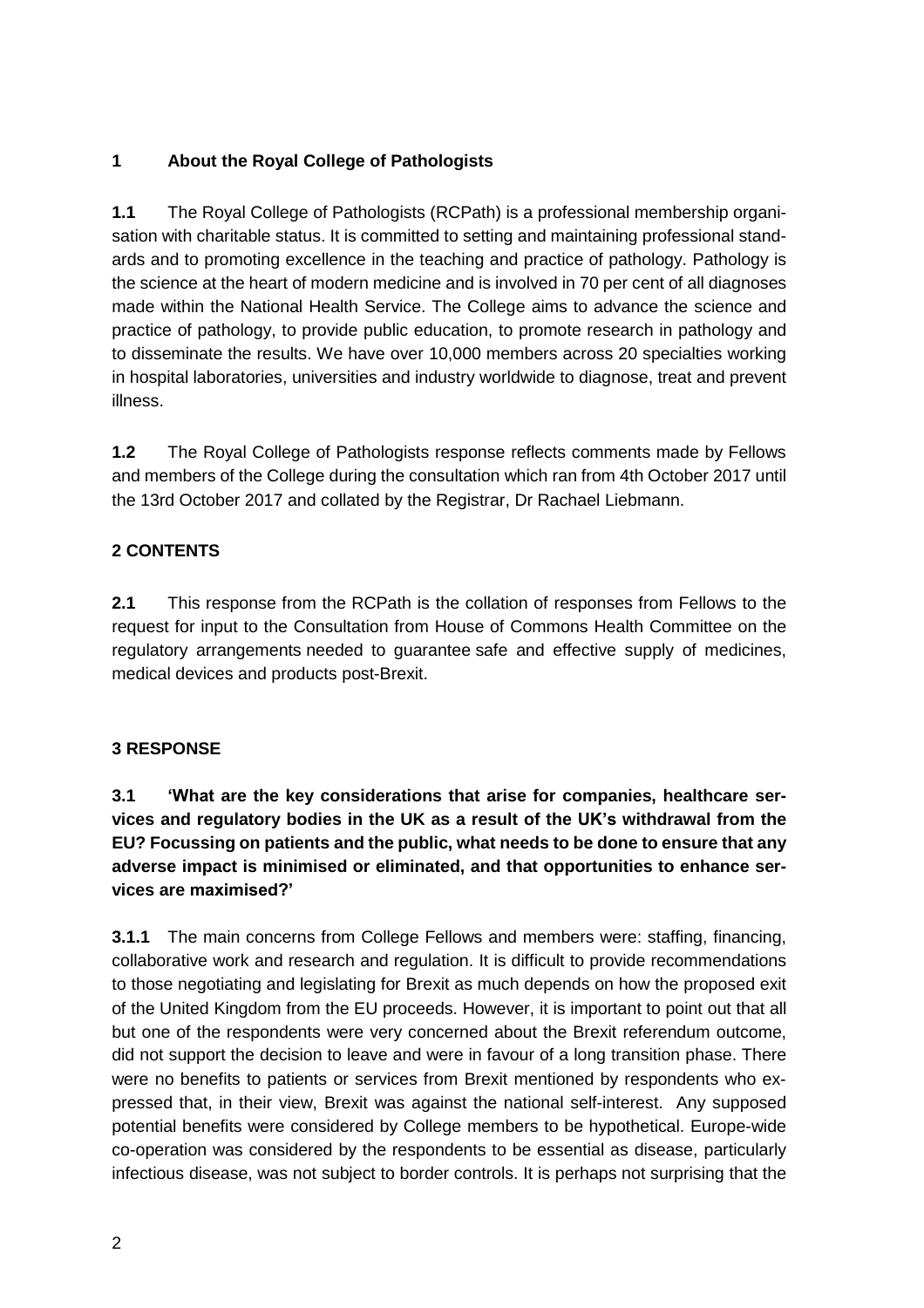respondents felt very strongly about the potential impact on research. In addition Fellows raised specific concerns and issues relating to their areas of specialist expertise. These are included below as well as more generic comments, concerns and recommendations.

**3.1.2** The future medical and scientific workforce in all of the Pathology disciplines was a very considerable concern. Our members stated that we need ease of movement of skilled labour in healthcare disciplines to avoid shortages. Provision of a UK-EU visa specific to healthcare/science qualified individuals might be helpful. The loss of high quality staff back to Europe has the potential to cause a collapse of pathology service provision if leave to remain is not quickly resolved. The availability of quality locum staff from Europe is decreasing already. Fellows mentioned that burnout of current staff and early retirements were exacerbating the problem. These effects were already being felt in advance of the actual exit from the EU.

**3.1.3** The proportion of EU citizens working within the NHS is around 5% which is substantial in a service which is currently struggling to recruit across most disciplines. Many of our members are EU citizens from outside UK and some have already declared an intention to leave the UK as a result of Brexit. There is now the need to focus on workforce planning and continuity of employment with reduction of turnover of staff.

**3.1.4** The instability with respect to prices for medical goods and services given the drop in the value of the pound was mentioned by many respondents with most believing that costs are likely to rise still further. Increases in prices affect not only trade and acquisition of medical resources but directly affects groups such as carers and support workers traditionally paid around the minimum wage. There is a potential impact on the entire socioeconomic support network.

**3.1.5** Fellows raised concerns about the implications for the NHS in the devolved administrations, particularly Northern Ireland and Scotland given the cross-border relationships for healthcare in Ireland and the increased calls for Scottish independence.

**3.1.6** Particular concerns were raised about the impact of Brexit upon surveillance and control of communicable diseases across Europe. These are currently co-ordinated by the European Centre for Disease Prevention and Control. There are a series of disease-specific networks ensuring effective co-ordination and data sharing so that pan-European epidemiology data is available. These are essential for outbreak management and treating returning travellers. It is apparent that impending Brexit is already impacting on these activities. As an example the UK has already been informed that, with effect from next year, its citizens can no longer participate in the EU-wide Fellowship training programme for interventional epidemiology and public health microbiology. This will significantly negatively impact training.

**3.1.7** Germs do not respect artificial boundaries put in place by politicians. A carefully constructed public health infrastructure designs to protect all of our populations is believed to be in danger of unravelling.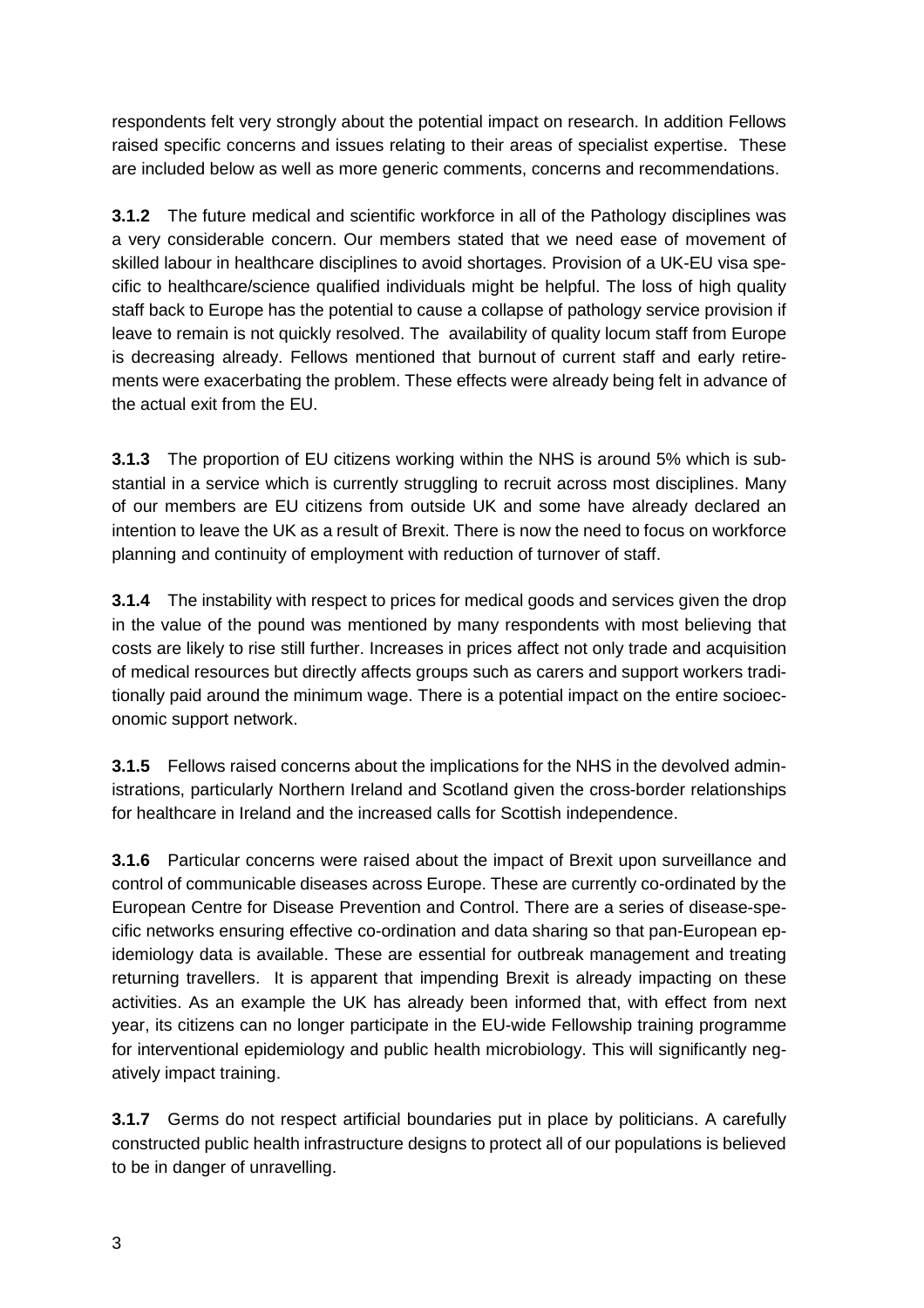**3.1.8** With regard to rare diseases, currently the European Reference Network has a number of groups led by UK scientists and clinicians. The entire purpose of this project is to offer equitable access to treatment and diagnosis across Europe for rare diseases. What happens next is completely unclear to our respondents.

### **3.2 'Following the UK's withdrawal from the EU, what alternative arrangements for the regulation of medicines, medical devices, medical products and substances of human origin could be introduced? What are the respective opportunities, risks and trade-offs involved?**

**3.2.1** If Brexit occurs, our members consider that the UK should continue to work to the ILAC/ISO standards, The the UK will have to ensure that medical laws including handling of tissue and sending material abroad will remain 'frictionless' to optimise the expertise available for patients.

**3.2.2** Regarding medical products and devices, it is important that the voice of the MHRA is heard in exit negotiations so that the UK manages to stay part of the European process for drug development and licensing. As a College we consider that it would be detrimental to fall out of that arrangement, particularly for clinical trials across Europe. It is logical for the UK to maintain aspects of European legislation that have already been transposed into UK law. We need to consider how we will keep up with any post-Brexit EU-wide amendments and also incorporate these into UK law.

**3.2.3** Universally our respondents felt that minimal change to regulation and exact adoption or reproduction of the same relevant legislation and processes, inspection, accreditation and assessment functions is required.

**3.2.4** It was considered essential that measures are put in place to ensure development and regulation of existing and novel antimicrobial agents if supply of these agents to UK patients is not compromised.

**3.2.5** Equally the role of the European Medicines Agency and regulation of advanced therapeutic products (e.g. gene therapy/CAR T cells etc) was considered essential. One respondent enquired about the potential to return to the old DDx system which enabled small non-commercial research studies to advance.

**3.2.6** With respect to potential trade offs our College members could see no trade offs or opportunities, only major risks.

**3.2.7** One of the respondents, a small manufacturer of in vitro devices (IVD) was considering relocating the business to Ireland or Estonia. This Fellow thought that there was a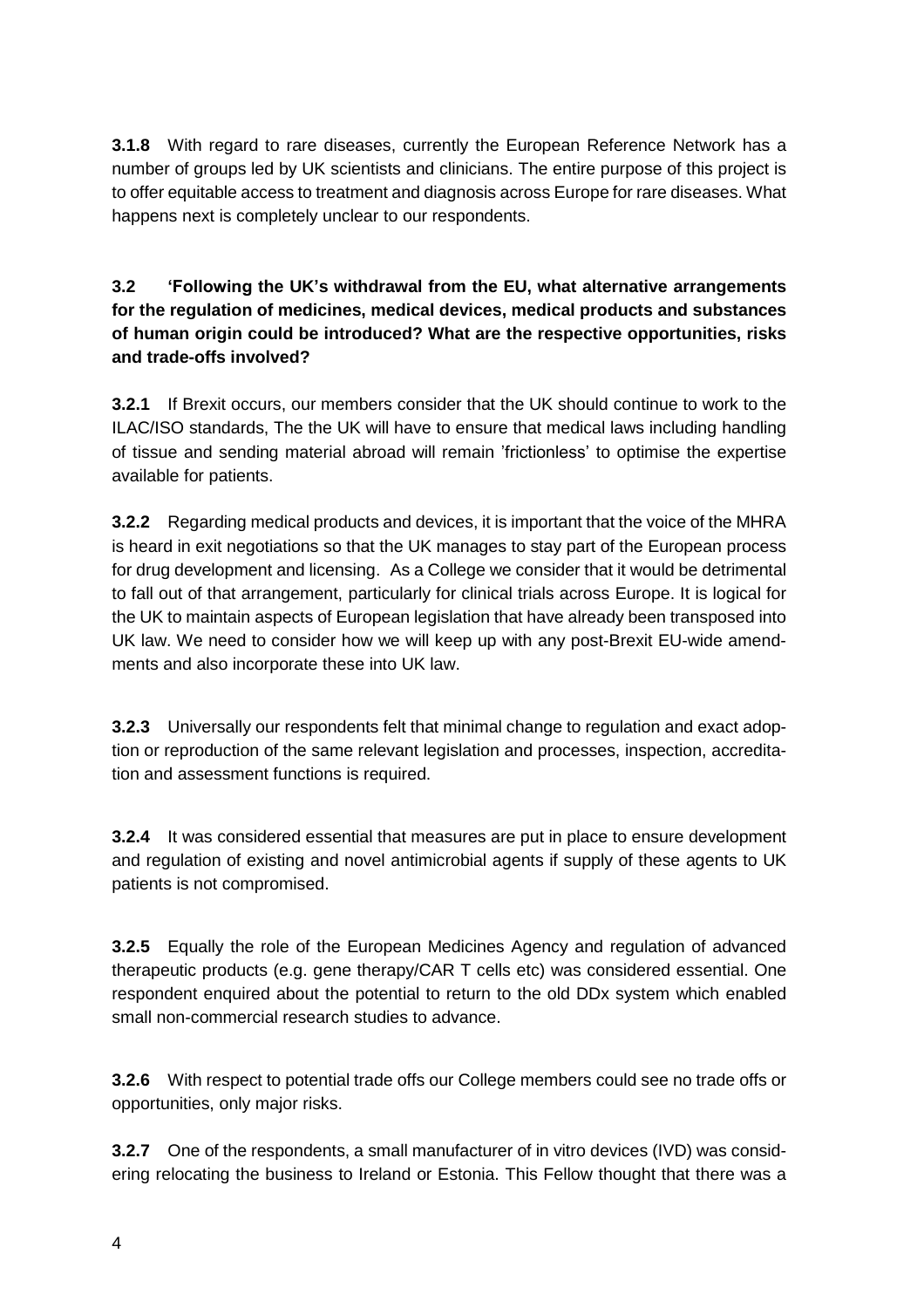risk of moving backwards and accepting lower standards in the UK. Products will be manufactured to the standards of the larger trading area (the EU) rather than the UK which is a smaller market for in vitro devices. There are risks to UK patients from lowering standards for the manufacture of these devices.

**3.2.8** Specifically with respect to the EU IVD directive, currently mostly assays are used which are CE marked. Either the UK needs to develop its own standards or to create an equivalent UK mark and this needs to be done rapidly.

**3.2.9** As some analyses do not have a UK External Quality Assurance scheme samples are currently sent to the EU for quality assurance. This particularly applies to genetic testing. Agreements will be needed to allow for transport of patient samples, including quality assurance and audit samples, across borders.

**3.2.10** As data security rules are currently similar across the EU this means that patient samples can be sent without the need for pseudo-identifiers. These pseudo-identifiers have led to serious incidents when, for example, radiology digital images have been sent outside the EU for reporting and when de-anonymised the report has been attached to the wrong patient. If data security laws become different across the UK/EU interface this would have serious consequences for patient safety.

**3.2.11** Overall our Fellows and members consider that we could mitigate regulatory problems of Brexit with a bilateral agreement between UK and EU that the existing arrangements are all cut and pasted into UK law and policy, so that they keep applying to the level agreed with the EU applying to EURATOM and all other regulatory frameworks not already covered, without the option of modification by ministerial decree and supported by bilateral international agreement between EU and UK and consequently recognised by both parties.

**3.2.12** The UK needs to minimise the additional regulatory burden and particularly for pharmaceuticals to ensure rapid mutual recognition. Separate licensing arrangements for pharmaceuticals in Europe and the UK would be highly undesirable.

**3.2.13** If regulation were to be duplicated post-Brexit then the UK would be seen as the last in line for companies seeking regulatory approval thus denying UK citizens prompt access to new drugs and devices.

**3.2.14** Colleagues raised concerns about the lack of clarity for ongoing arrangements for the regulation of Cellular Therapy Product (CTP) work in the UK regarding procurement and transplantation of bone marrow and Peripheral Blood Stem Cells, lymphocyte treatment and CAR T cell treatments. These are covered at present under the Human Tissue Acts in England and Wales and Scotland, which have incorporated the requirements of the EU Tissue Directive. It would be good to know whether these arrangements will continue post-Brexit.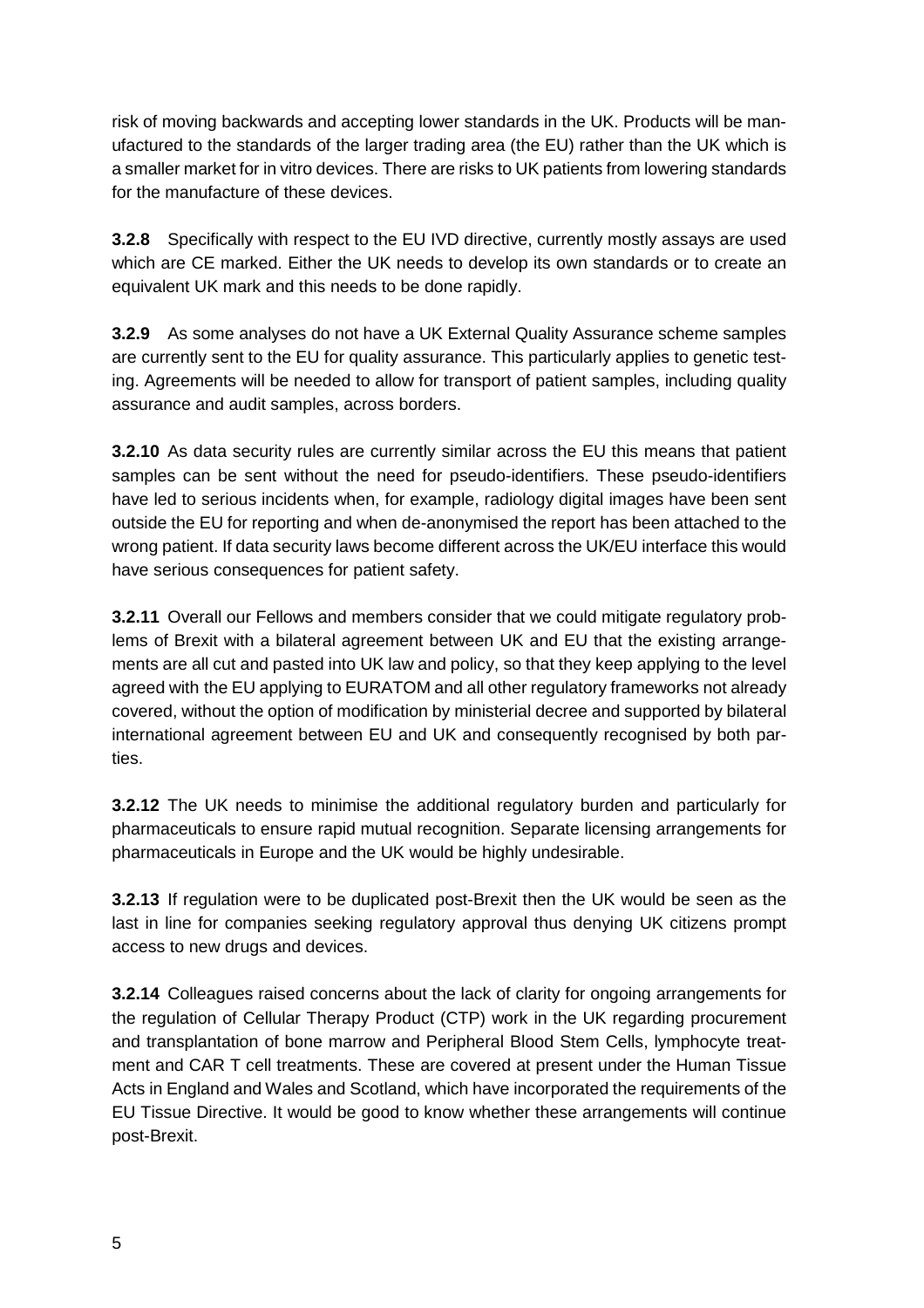**3.2.15** UK clinicians should be encouraged to continue in relevant activities of the European Bone Marrow Transplant organisation (EBMT). This includes the JACIE accreditation system for centres carrying out haematopoetic progenitor cells (HPC) procurement and/or transplant. JACIE accreditation has been shown to be a vital quality driver for transplant services, leading to significantly improved outcomes for transplant recipients. This is only one of several examples where pan-European cooperation has improved the services we can offer our patients. The College would like reassurance that Brexit will not create unnecessary obstacles to ongoing pan-European cooperation.

**3.2.16** UK doctors should still have access to the European Monitoring Centre for Drugs and Drug Addiction (EMCDDA) following any exit from the EU. And the need for continued sharing of UK data with was stressed as this provides invaluable summary data on new elicit drugs detected and seized.

**3.2.17** In the past it was possible for doctors and dentists to use treatments in the UK that had had little previous testing under the 'Doctors and Dentists Exemption Scheme' (DDX). It was suggested that the UK should review these arrangements and potentially reintroduce them.

#### **3.3 'How much time is needed to facilitate a smooth transition to new arrangements? Is it possible, or desirable, to move directly to new arrangements post-29 March 2019, or are transitional arrangements needed?'**

**3.3.1** The Royal College of Pathologists can already see the impact of the 2016 referendum.

**3.3.2** The point was made by several respondents that transitional arrangements would be essential unless there was full adoption of a 'no-change' Brexit. The closer the Brexit negotiations go to the wire, the less time the UK will have for adequate preparations. Suffice to say that our members were not optimistic and a cliff-edge Brexit was deemed to be inevitably detrimental.

**3.3.3** A transition period of 4 to 5 years was recommended by some respondents.

## **3.4 'How will withdrawal from the EU affect the UK's ability to influence international standards in life sciences?'**

**3.4.1** The UK needs to find a way to stay in the EU as much as possible to influence it. Essentially, the UK needs to ensure the ongoing quality of medical equipment, disposables and drugs.

**3.4.2** The effect of a withdrawal from the EU was considered to be likely to impact badly on our influence in many sectors. The effect on our influence outside Europe is unknown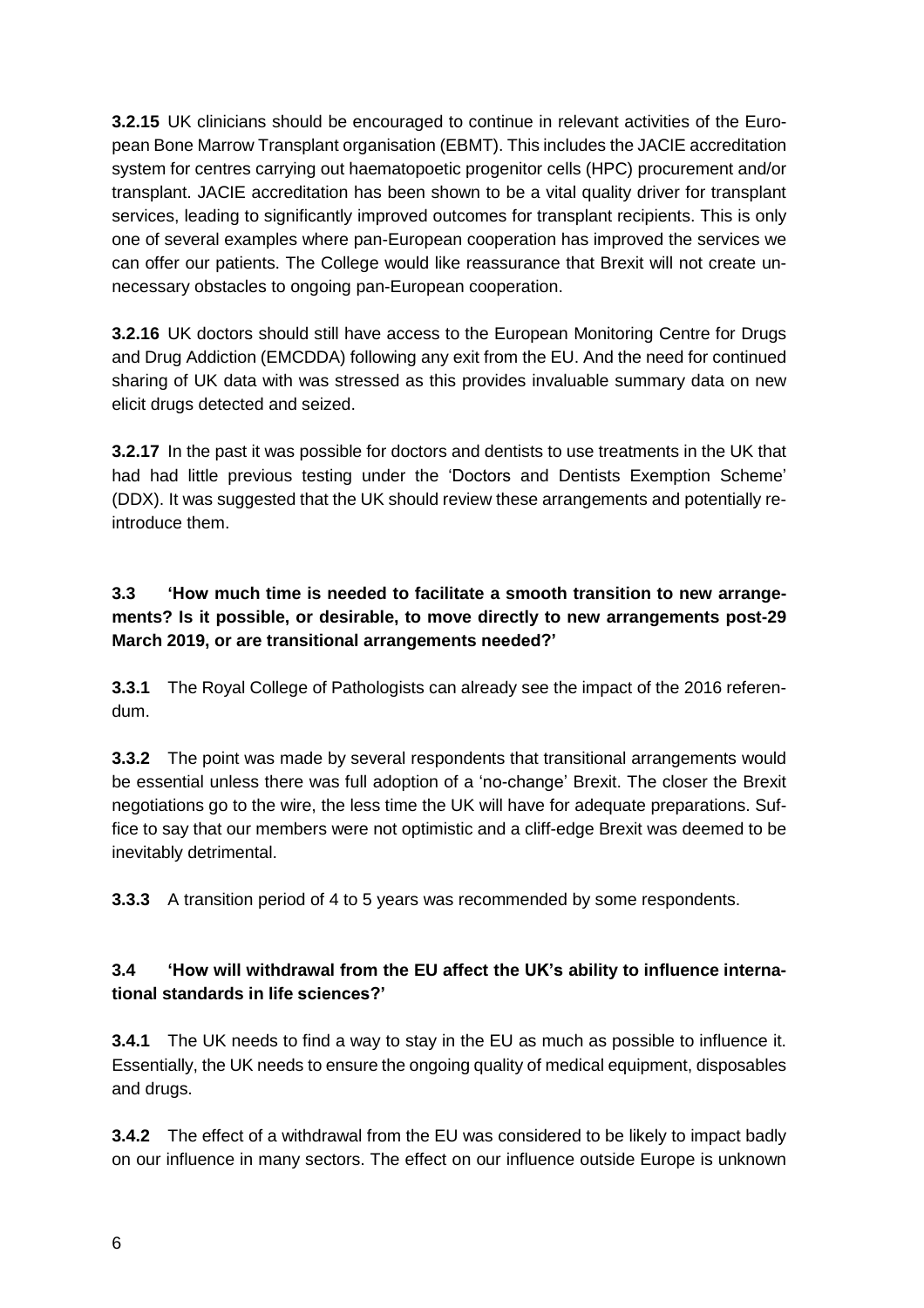but perceived failure of negotiations or harmful economic or healthcare outcomes will obviously damage the credibility of the UK.

**3.4.3** Although the UK is currently very competitive with regard to published papers per scientist or per capita, many of these papers are collaborative and it is unclear how these EU collaborations will be maintained. If there are fewer high profile papers published, it is anticipated that scientifically the UK will have less influence and UK professionals will become marginalised.

**3.4.4** One of the respondents pointed out that currently our European neighbours are 'splitting their sides laughing' at the UK. There is already significant reputational damage with senior leaders in international Pharma regarding Brexit as….'stupid'.

## **3.5 'What arrangements are needed to ensure the safe, effective and timely supply of medical radioisotopes over the short, medium and long-term?'**

3.5.1 Radioisotopes are used in non-treatment settings, for example in radioimmunoassays. Interruption to the supply of radioisotopes for this purpose could lead to delays in patient diagnosis.

#### **3.6 'What are the implications for medical research and development, including for the timely patient access to new medicines, technologies and other relevant medical innovations developed within or outside the UK? How can any adverse consequences be avoided or mitigated and any potential opportunities be enhanced?**

**3.6.1** The UK has benefitted extensively in the field of research and innovation by being open, inclusive and a key part of the international research community.

**3.6.2** The overall implications for medical research and development are somewhere between extremely grave and catastrophic according to our members. There will be a direct loss of EU funding. Until now this has been disproportionate both in terms of UK winning a lot of research funding (due to its former excellence) and also in terms of the relative dependence on these funds in the UK (due to less UK government support for R&D compared to other member states). While there are some plans to increase state funding, these do not come close to the actual financial loss to R&D

**3.6.3** College members were keen that the research sector mirrored EU legislation and avoid any race to the bottom for academic rigour and standards. Reputation is important and there is already serious loss of reputation for the UK in world scientific circles.

**3.6.4** There is much uncertainty at the moment and some early signs of adverse effects on universities both and undergraduate and post-graduate levels. Many of our respondents have already seen UK scientists being cut out of grants and research collaborations due to their inability to guarantee EU membership for 5 years.